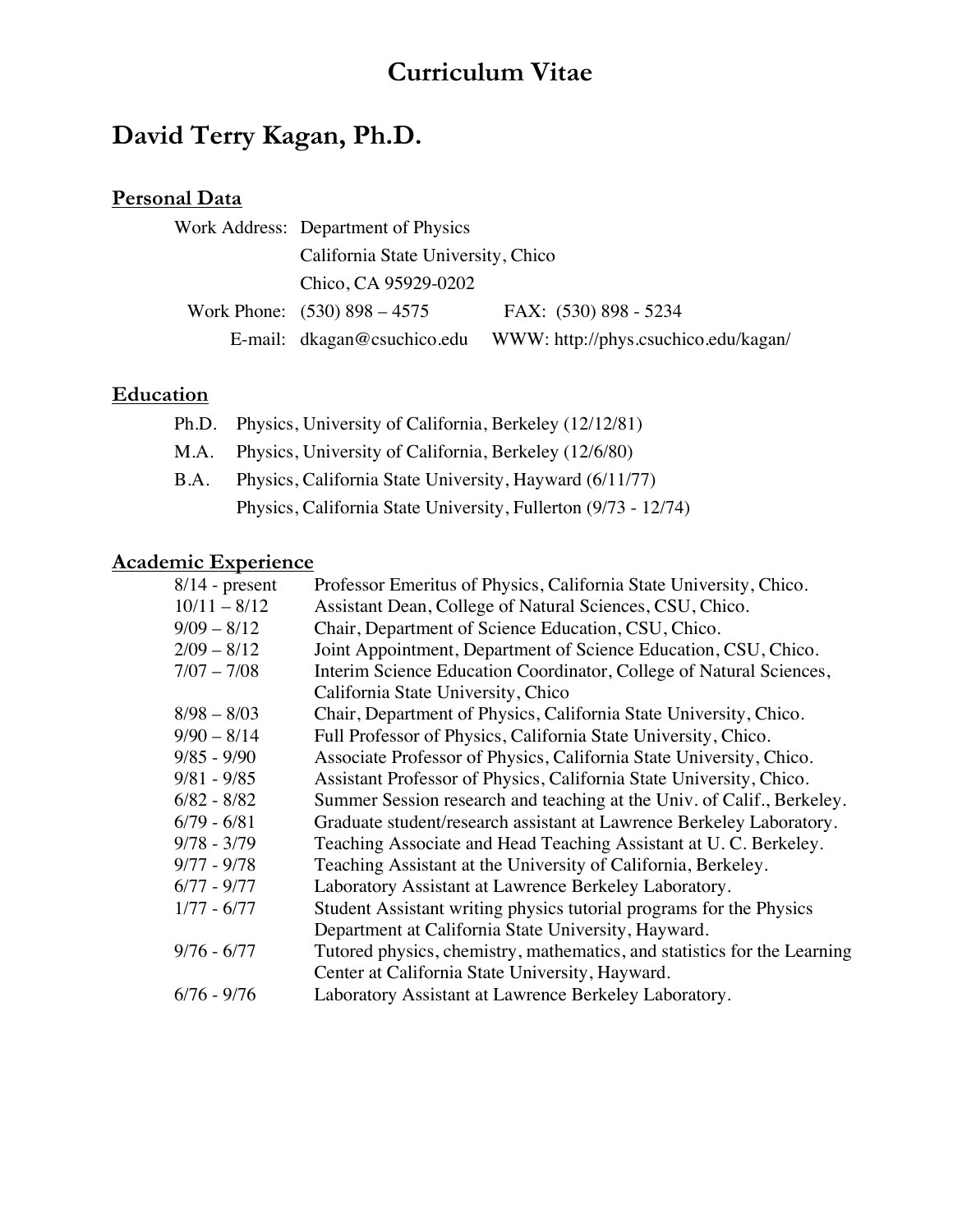# **Professional Experience**

| $2/17$ - present | Center for Mathematics and Science Education Advisory Board              |
|------------------|--------------------------------------------------------------------------|
| $5/10$ - present | Director of Baseball Operations – RockStar Science                       |
| $5/83$ - present | Advisor to the $\Sigma\Pi\Sigma$ Honor Society.                          |
| $12/81 - 9/11$   | Advisor to the Society of Physics Students.                              |
| $9/01 - 9/02$    | Advisor to the CSU Chico Chess Club.                                     |
| $4/91 - 4/94$    | Zone 18 Councilor for the Society of Physics Students (SPS).             |
| $5/89 - 5/90$    | President of the Northern California Section of the American Association |
|                  | of Physics Teachers (NCS-AAPT).                                          |
| $5/88 - 5/89$    | President-Elect of NCS-AAPT.                                             |
| $5/87 - 5/88$    | Secretary of NCS-AAPT.                                                   |
| 11/85            | Local Host for the NCS-AAPT Fall Meeting.                                |
| 3/83             | Senior Director, 30th Annual California Central Valley Science Fair.     |
| 3/82             | Junior Director, 29th Annual California Central Valley Science Fair.     |
| $9/76 - 6/77$    | Vice President of the Calif. State Univ., Hayward chapter of the SPS.    |
| $9/75 - 6/76$    | Tutored physics, chemistry, mathematics, and statistics for the Learning |
|                  | Center at California State University, Hayward.                          |
|                  |                                                                          |

# **Memberships**

| $8/81$ - present | American Association of Physics Teachers.                               |
|------------------|-------------------------------------------------------------------------|
| $9/83$ - present | Northern California Section of the American Assoc. of Physics Teachers. |
| $9/83$ - present | California Faculty Association (CFA).                                   |
| $9/90$ - present | American Association of University Professors.                          |
| $1/05 - 12/12$   | Editorial Board for The Physics Teacher                                 |
| $10/03 - 9/07$   | Advisory Board for Basic & Advanced Science & Technology                |
|                  | Academies of Research                                                   |
| $1/03 - 1/07$    | <b>AAPT</b> National Committee on Graduate Education                    |
| $5/92 - 6/97$    | Paradise Elementary School Leadership Team (chair 93-94).               |
| $9/83 - 9/95$    | Political Action Committee CSU Chico Chapter of CFA (chair 93-94).      |
| $1/78 - 1/85$    | Board of Directors of United Surplus Department Stores, Incorporated.   |
| $10/80 - 10/83$  | Optical Society of America.                                             |
| $9/76 - 6/77$    | Calif. State Univ., Hayward Chapter of the Society of Physics Students. |
|                  |                                                                         |

# **Honors**

| 9/10 | SPS Chapter named Outstanding Chapter in Zone 18 (California & Nevada). |
|------|-------------------------------------------------------------------------|
| 9/08 | SPS Chapter named Outstanding Chapter in Zone 18.                       |
| 9/07 | SPS Chapter named Outstanding Chapter in Zone 18.                       |
| 7/07 | SPS Chapter wins Marsh White Award.                                     |
| 6/07 | SPS Chapter wins Blake Lilly Award.                                     |
| 2/07 | SPS Chapter wins Marsh White Award.                                     |
| 9/06 | SPS Chapter wins Blake Lilly Award.                                     |
| 9/06 | SPS Chapter named Outstanding Chapter in Zone 18.                       |
| 4/06 | Myles Tracy Outstanding Student Organization Advisor 2005-06            |
| 2/06 | SPS Chapter wins Marsh White Award.                                     |
| 9/05 | SPS Chapter named Outstanding Chapter in Zone 18.                       |
| 9/05 | SPS Chapter wins Blake Lilly Award.                                     |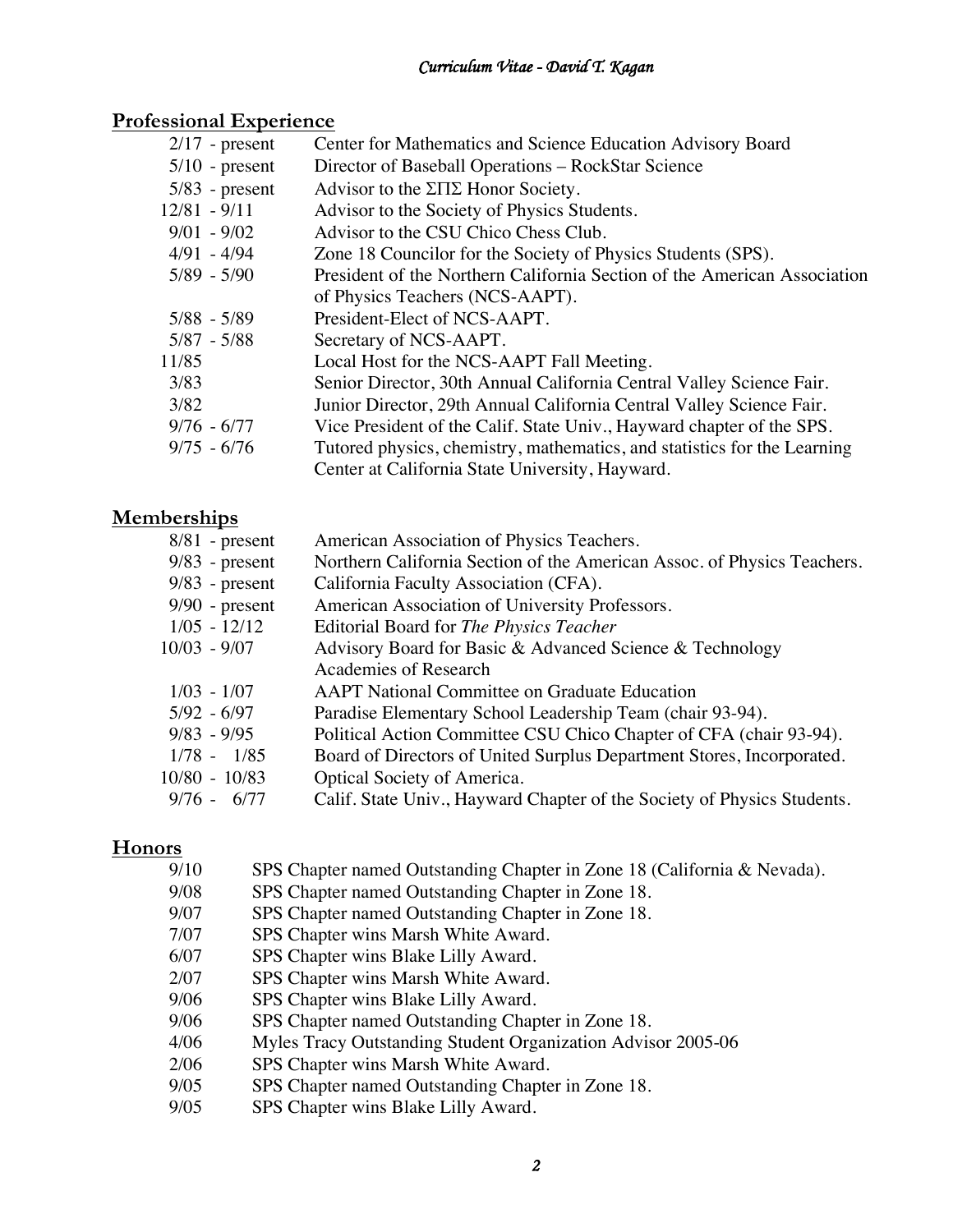# **Honors (continued)**

| 2/05  | SPS Chapter wins Marsh White Award.                                             |
|-------|---------------------------------------------------------------------------------|
| 9/04  | SPS Chapter named Outstanding Chapter in Zone 18.                               |
| 9/03  | SPS Chapter named Outstanding Chapter in Zone 18.                               |
| 9/02  | SPS Chapter named Outstanding Chapter in Zone 18.                               |
| 9/00  | SPS Chapter named Outstanding Chapter in Zone 18.                               |
| 9/98  | SPS Chapter named Outstanding Chapter in Zone 18.                               |
| 9/97  | SPS Chapter named Outstanding Chapter in Zone 18.                               |
| 11/96 | Honored for Contributions to the Educational Community                          |
|       | by the Paradise Unified School District (PUSD).                                 |
| 9/96  | SPS Chapter named Outstanding Chapter in Zone 18.                               |
| 12/95 | Honored for Contributions to the Educational Community by the PUSD.             |
| 9/95  | SPS Chapter named Outstanding Chapter in Zone 18.                               |
| 9/94  | SPS Chapter named Outstanding Chapter in Zone 18.                               |
| 9/93  | SPS Chapter named Outstanding Chapter in Zone 18.                               |
| 9/92  | SPS Chapter named Outstanding Chapter in Zone 18.                               |
| 1991  | Society of Physics Students National Outstanding Chapter Advisor.               |
| 9/91  | SPS Chapter named Outstanding Chapter in Zone 18.                               |
| 9/91  | Outstanding Student Organization Advisor CSU Chico.                             |
| 9/90  | SPS Chapter named Outstanding Chapter in Zone 12 (West Coast).                  |
| 9/89  | SPS Chapter named Outstanding Chapter in Zone 12.                               |
| 9/88  | SPS Chapter named Outstanding Chapter in Zone 12.                               |
| 2/86  | Meritorious Performance and Professional Promise Award.                         |
| 6/78  | Faculty Associate Award, University of California, Berkeley Physics Department. |
| 4/78  | Inducted into ΣΠΣ the National Honor Society of SPS.                            |
| 6/77  | B.A. awarded with highest honors.                                               |

# **Chapters in Published Books**

"The Effect of the Marine Layer on Fly Balls," with Chris Mitchell, *The Hardball Times Baseball Annual* 

*2017* (Fangraphs & The Hardball Times, 2015), pp. 227-234.

"The Physics of the Longest Possible Homer," *The Hardball Times Baseball Annual 2016* (Fangraphs & The Hardball Times, 2015), pp. 228-238.

"Pitching in the Wind," *The Hardball Times Baseball Annual 2015* (Fangraphs & The Hardball Times, 2014), pp. 338-347.

Chapter 2.10, *The Physics of Sports* (American Institute of Physics, New York, NY, 1992), pp. 65-68.

## **Papers Published in Professional Journals**

D. T. Kagan and Alan M. Nathan, "Statcast and the Baseball Trajectory Calculator", *The Physics Teacher* Vol. 55, 134 (2017).

D. T. Kagan and Alan M. Nathan, "Simplified Models for the Drag Coefficient of a Pitched Baseball", *The Physics Teacher* Vol. 52, 278 (2014).

D. T. Kagan, "Chart a new introductory course", *The Physics Teacher* Vol. 52, 59 (2014).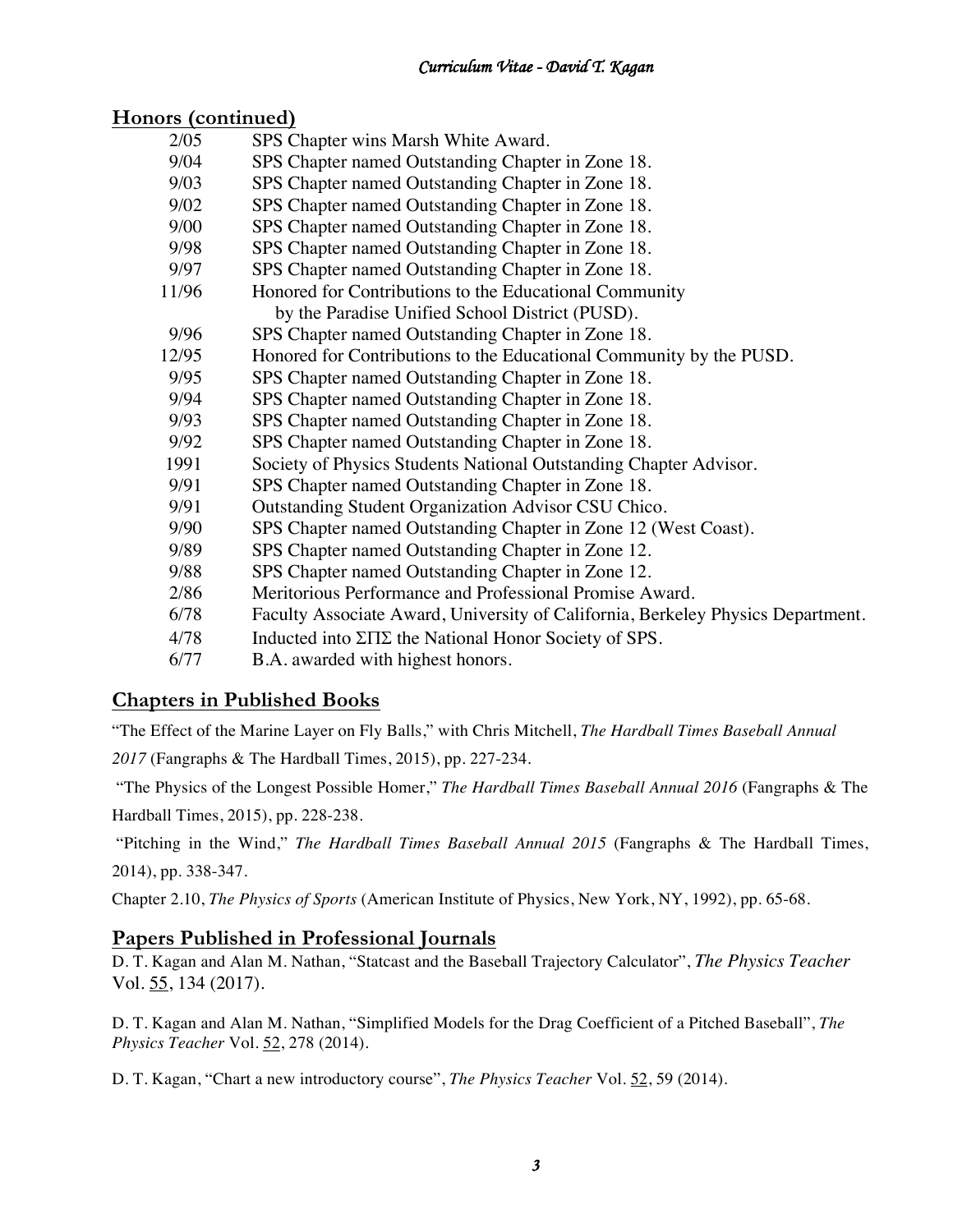# **Papers Published in Professional Journals (continued)**

D. T. Kagan, "Stolen Base Physics", *The Physics Teacher* Vol. 51, 269 (2013). Cited in Smithsonian Magazine Oct. 2014 (http://www.smithsonianmag.com/science-nature/breaking-down-science-stolen-base).

I. C. Aguilar and D. T. Kagan, "Breaking Bat", *The Physics Teacher* Vol. 51, 80 (2013).

D. T. Kagan, "The Vibrations in a Rubber Baseball Bat", *The Physics Teacher* Vol. 49, 588 (2011).

D. T. Kagan, "Demonstration of the 'Trampoline Effect' in Aluminum Bats", *The Physics Teacher* Vol. 49, 340 (2011).

D. T. Kagan, "An Inexpensive Mechanical Model for Projectile Motion", *The Physics Teacher*, Vol. 49, 265 (2011).

D. T. Kagan, "A Very Inexpensive Magnus Force Demonstrator", *The Physics Teacher*, Vol. 48, 488 (2010).

"You Can Understand the Physics of Baseball" cited in the Web Sights column, *The* Physics Teacher, Vol. 48, No. 5, 350 (2010)

D. T. Kagan, "What is the best launch angle to hit a home run?", *The Physics Teacher*, Vol. 48, 250 (2010).

D. T. Kagan, "Happy Balls, Unhappy Balls, and Newton's Cradle", *The Physics Teacher*, Vol. 48, 152 (2010).

L. Klein and D. T. Kagan, "Radio-Active Learning: Visual Representation of Radioactive Decay Using Dice", *The Physics Teacher*, Vol. 48, 45 (2010).

D. T. Kagan, "The Anatomy of a Pitch: Doing Physics with PITCHf/x Data", *The Physics Teacher*, Vol. 47, No. 7, 412 (2009).

D. T. Kagan, "Simulate Interference…With Supplies That Last", *The Physics Teacher*, Vol. 47, No. 4, 246 (2009).

D. T. Kagan, "Detecting the Hard Drive on an IPod", *The Physics Teacher*, Vol. 43, No. 8, 551 (2005).

D. T. Kagan, "Upright Homopolar Generator," letter to the editor of *The Physics Teacher*, Vol. 43, No. 2, 68 (2005).

D. T. Kagan and D. Atkinson, "The Coefficient of Restitution of Baseballs as a Function of Relative Humidity", *The Physics Teacher*, Vol. 42, No. 6, 330 (2004).

D. T. Kagan, "The Gauss Accelerator", *The Physics Teacher*, Vol. 42, No. 1, 24 (2004).

D. T. Kagan and C. Gaffney, "Building A Physics Degree for High School Teachers", *The Journal of Physics Teacher Education Online*, Vol. 2, No. 1, September 2003.

D. T. Kagan, "An Old Pilot's Yarn", *The Physics Teacher*, Vol. 40, No. 8, 464 (2002).

C. Gaffney and D. T. Kagan, "Beats in an Oscillator Near Resonance", *The Physics Teacher*, Vol. 40, No. 7, 405 (2002).

D. T. Kagan and C. Gaffney, "Colliding Magnetic Pendula: When is a collision not collision-like", The *Physics Teacher*, Vol. 40, No. 5, 280 (2002).

D. T. Kagan, "The Shaken Soda Syndrome", *The Physics Teacher*, Vol. 39, No. 5, 290 (2001).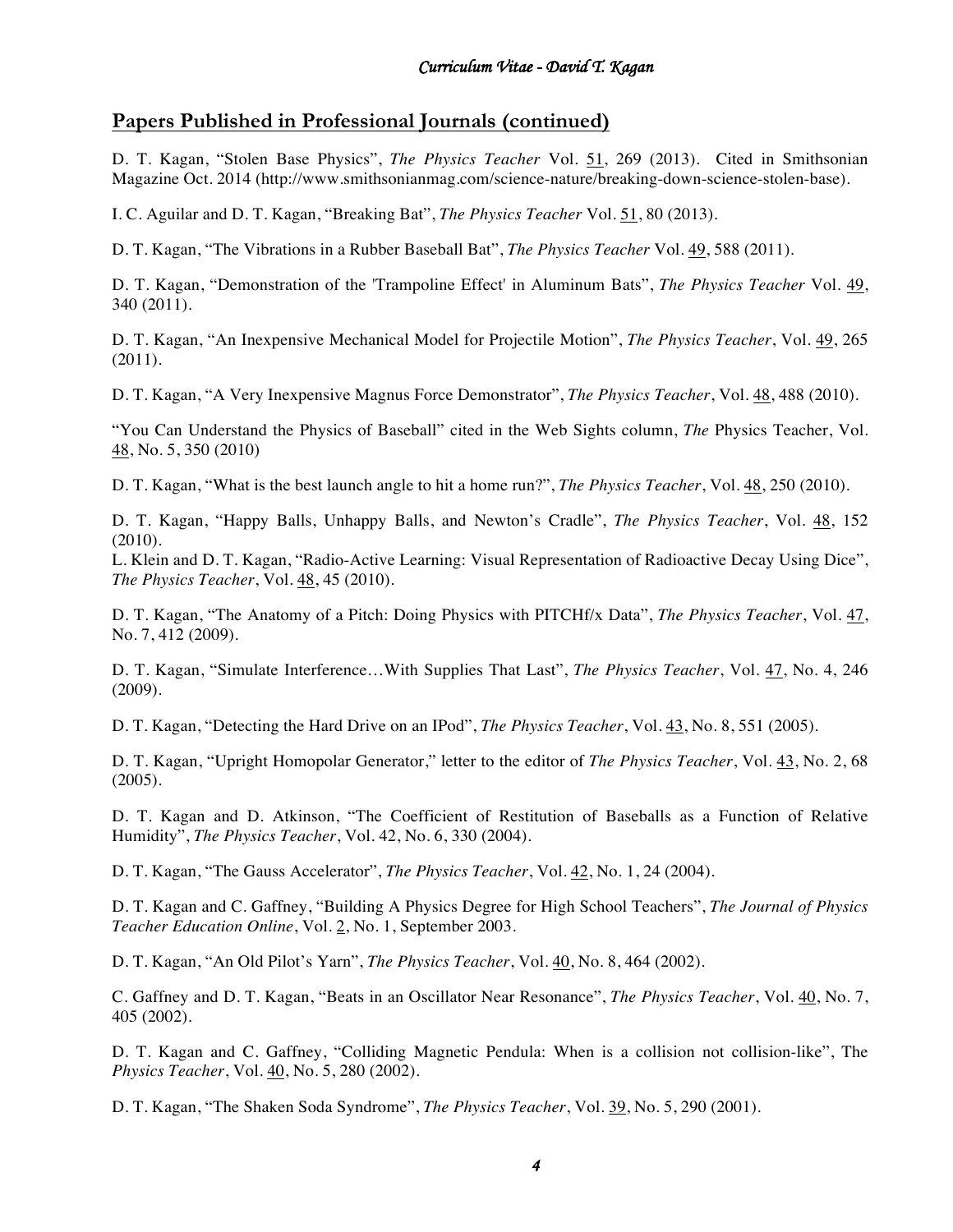# **Papers Published in Professional Journals (continued)**

D. T. Kagan and Lynda Klein, "Why Is There No Vertex in Air-Table Collisions", *The Physics Teacher*, Vol. 38, No. 9, 414 (2000).

D. T. Kagan, "A Cheap Simple Ammeter for Batteries-and-Bulbs Activities", Appartatus For Teaching Physics Column, *The Physics Teacher*, Vol. 38, No. 4, 204 (2000).

D. T. Kagan, "Building a Cheap Simple Generator", *The Physics Teacher*, Vol. 37, No. 4, 25 (1999).

D. T. Kagan, "The Annual Pumpkin Drop," *The Physics Teacher*, Vol. 36, No. 4, 404 (1998).

D. T. Kagan, "Fast-Food Physics", *The Physics Teacher*, Vol. 35, No. 8, 482 (1997).

D. T. Kagan and M. McGie, "Some Physics of Kite Strings", *The Physics Teacher*, Vol. 35, No. 4, 202 (1997).

D. T. Kagan, "Scientist in Residence," *The Physics Teacher*, Vol. 34, No. 7, 404 (1996).

D. T. Kagan and A. Kott, "The Greater-Than-g Acceleration of a Bungee Jumper," *The Physics Teacher*, Vol.  $34$ , No. 6, 368 (1996).

D. T. Kagan, L. J. Buchholtz, and L. Klein, "Soda Bottle Water Rockets," *The Physics Teacher*, Vol. 33, No. 3, 150 (1995).

D. T. Kagan, "Building a Magnetic Levitation Toy," *The Physics Teacher*, Vol. 31, No. 10, 432 (1993).

D. T. Kagan and L. J. Buchholtz, "Demonstrations of Normal Modes on a Bubble Membrane," *American Journal of Physics*, Vol. 59, No. 4, 376 (1991).

D. T. Kagan, "The Effect of Coefficient of Restitution Variations on Long Fly Balls," *American Journal of Physics*, Vol. 58, No. 2, 151 (1990). Cited in Science News Vol. 137, No. 8, 127 (1990).

D. T. Kagan, "A Brief Experiment to Illustrate the Relationship Between Statistics and Measurement," *The Physics Teacher*, Vol. 27, No. 1, 44 (1989).

D. T. Kagan, "Measuring the Earth's Magnetic Field in an Introductory Laboratory with a Spinning Coil," *The Physics Teacher*, Vol. 24, No. 7, 423 (1986).

D. T. Kagan, "Three Computer Programs for Use in Introductory Level Physics Laboratories," *The Physics Teacher*, Vol. 22, No. 7, 443 (1984).

D. T. Kagan, "Statics and the Walkway's Collapse," *The Science Teacher*, 59 (1984).

D. T. Kagan, "The Spectrum of Four-times Ionized Niobium, Including Zeeman Studies of Selected Lines and Laser Modification of the Population of Certain Levels in a Sliding Spark Source," LBL Report 12822, June 1981.

D. T. Kagan, J. G. Conway, and E. Meinders, "The Spectrum of Four-times Ionized Niobium," *Journal of the Optical Society of America*, Vol. 71, 1193 (1981).

D. T. Kagan, J. G. Conway, and E. Meinders, "The Spectrum of Four-times Ionized Niobium," LBL Report 12404, March 1981.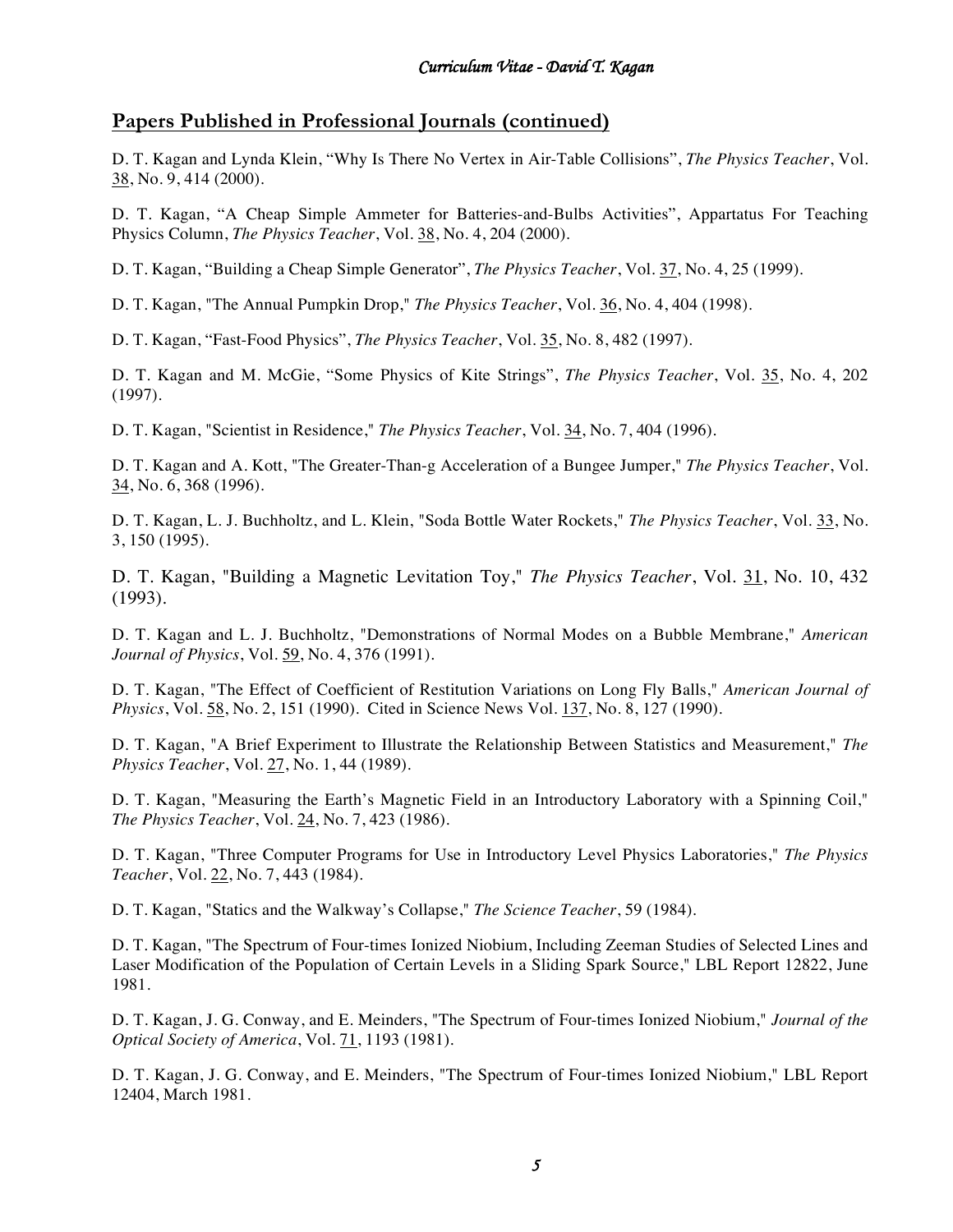#### **Papers Published in Professional Journals (continued)**

W. G. Graham and D. T. Kagan, "Electron Detachment in Collisions Involving 20 to 120keV O- Ions," Bulletin of the American Physical Society, 22, 1327 (1977).

A. S. Schlachter, J. W. Stearns, D. T. Kagan, and K. R. Stalder, "Equilibrium Yield of D- by Charge Exchange of D+, D2+, and D3+ in Cesium Vapor," Bulletin of the American Physical Society, 21, 1265 (1976).

#### **Popular Articles Published**

- D. T. Kagan, "The Physics of Carry at Dodger Stadium," *The Hardball Times*, January 3, 2018.
- D. T. Kagan, "The Physics of the Gyro Pitch," *The Hardball Times*, December 1, 2017.
- D. T. Kagan, "The Physics of Batting Practice," *The Hardball Times*, November 1, 2017.
- D. T. Kagan, "The Physics of the Bat Flip," *The Hardball Times*, October 2, 2017.
- D. T. Kagan, "The Physics of "Late Break," *The Hardball Times*, September 1, 2017.
- D. T. Kagan, "The Physics of a Rising Fastball," *The Hardball Times*, July 31, 2017.
- D. T. Kagan, "The Physics of Aaron Judge," *Fangraphs*, June 19, 2017.
- D. T. Kagan, "Light Up the Night," *The Hardball Times*, June 6, 2017.
- D. T. Kagan, "The Physics of Choking Up," *The Hardball Times*, May 18, 2017.
- D. T. Kagan, "The Physics in Two Players Names," *The Hardball Times*, April 24, 2017.
- D. T. Kagan, "Physics on the Flight to Spring Training," *The Hardball Times*, March 14, 2017.
- D. T. Kagan, "The Physics of Coors Field's Higher Fence," *The Hardball Times*, February 3, 2017.
- D. T. Kagan, "The Physics of Barreled Balls," *The Hardball Times*, January 17, 2017.
- D. T. Kagan, "The Physics of the Force on Spinning Baseballs," *The Hardball Times*, December 12, 2016.
- D. T. Kagan, "The Physics of Statcast Errors," *The Hardball Times*, November 17, 2016.
- D. T. Kagan, "The Physics of October Baseball in Wrigley," *The Hardball Times*, October 3, 2016.
- D. T. Kagan, "The Physics of Ballpark Statues," *The Hardball Times*, September 14, 2016.
- D. T. Kagan, "The Physics of Hard Hit Balls," *The Hardball Times*, August 17, 2016.
- D. T. Kagan, "The Physics of Beach Balls and Fastballs," *The Hardball Times*, August 3, 2016.
- D. T. Kagan, "The Physics of Catchers' Knees," *The Hardball Times*, July 21, 2016.
- D. T. Kagan, "The Physics of Three Great Catches," *The Hardball Times*, June 13, 2016.
- D. T. Kagan, "The Physics of Ballpark Fare," *The Hardball Times*, May 17, 2016.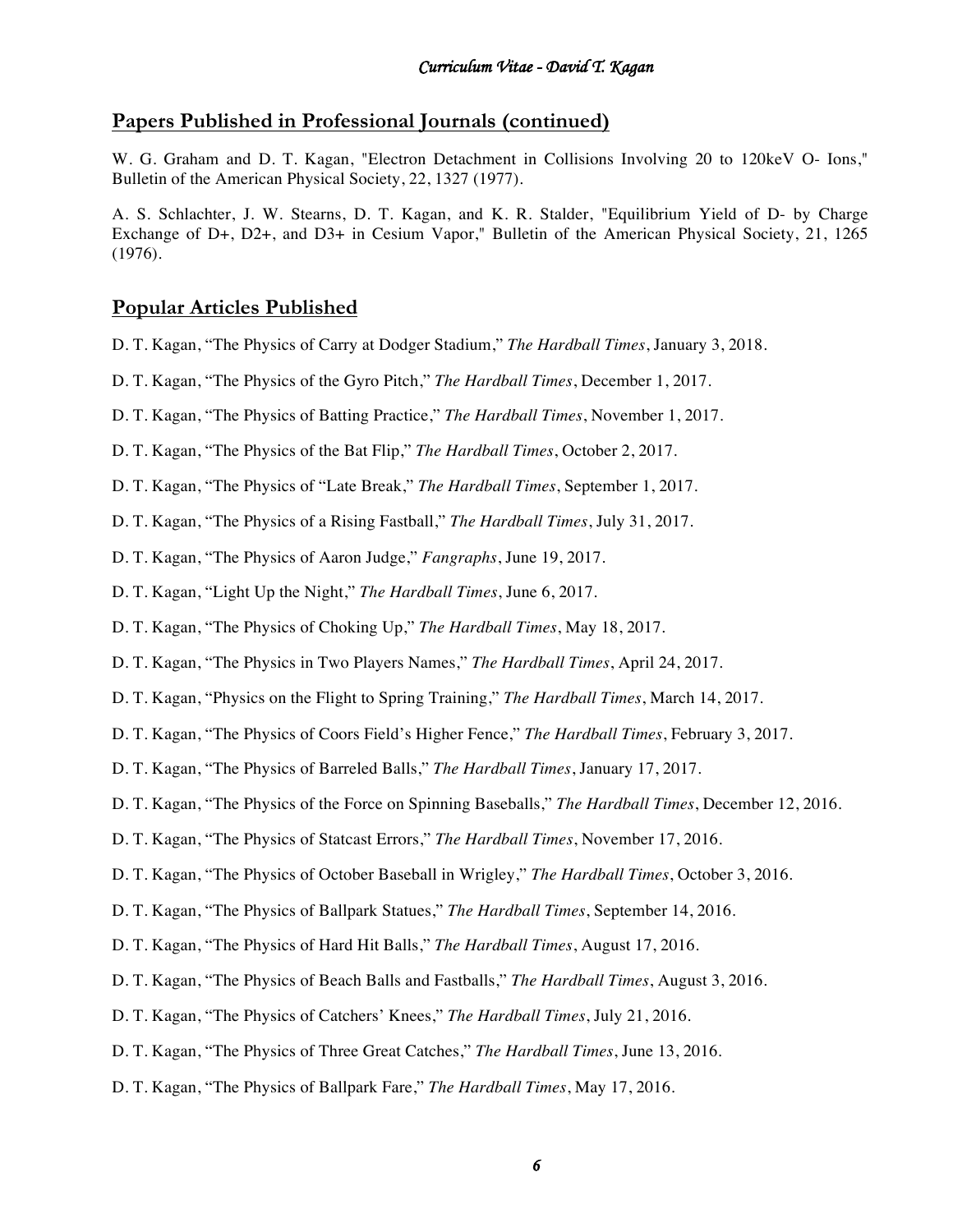#### **Popular Articles Published (continued)**

- D. T. Kagan, "The Physics of the Cutoff: Part II," *The Hardball Times*, April 6, 2016.
- D. T. Kagan, "The Crack-of-the-Bat," *The Hardball Times*, February 10, 2016.
- D. T. Kagan, "The Physics of Broken Bat Homers," *The Hardball Times*, January 14, 2016.
- D. T. Kagan, "The Physics of the Most Perfect Game," *The Hardball Times*, December 9, 2015.
- D. T. Kagan, "The Physics of Which Way the Wind Blows," *The Hardball Times*, October 28, 2015.
- D. T. Kagan, "The Physics of a Souvenir," *The Hardball Times*, October 16, 2015.
- D. T. Kagan, "The Physics of Wind at the Remodeled Wrigley Field," *The Hardball Times*, September 16, 2015.
- D. T. Kagan, "The Physics of the Dog Days of Summer," *The Hardball Times*, August 21, 2015.
- D. T. Kagan, "The Physics of Sound at the Ballpark," *The Hardball Times*, August 17, 2015.
- D. T. Kagan, "The Physics of Calling Pitches from Your Sofa," *The Hardball Times*, June 15, 2015.
- D. T. Kagan, "The Physics of Radar Guns," *The Hardball Times*, May 12, 2015.
- D. T. Kagan, "The Physics of Baseball in Super Slow Motion," *The Hardball Times*, April 21, 2015.
- D. T. Kagan, "The Physics of Going from First to Third," *The Hardball Times*, March 4, 2015.
- D. T. Kagan, "The Physics of Fielding," *The Hardball Times*, February 18, 2015.
- D. T. Kagan, "The Physics of Base Stealing," *The Hardball Times*, January 5, 2015.
- D. T. Kagan, "The Physics of Falling Baseballs," *The Hardball Times*, December 22, 2014.
- D. T. Kagan, "The Physics of the Wave," *The Hardball Times*, November 13, 2014.
- D. T. Kagan, "The Physics of Pesky's Pole," *The Hardball Times*, October 22, 2014.
- D. T. Kagan, "The Physics of Splash Hits," *The Hardball Times*, October 14, 2014.
- D. T. Kagan, "The Physics of the Pop-up," *The Hardball Times*, September 26, 2014.
- D. T. Kagan, "The Physics of Replay Reviews," *The Hardball Times*, September 4, 2014.
- D. T. Kagan, "Lost in the Sun: The Physics of Ballpark Orientation," *The Hardball Times*, July 30, 2014.
- D. T. Kagan, "The Physics of the Bunt," *The Hardball Times*, June 19, 2014.
- D. T. Kagan, "The Physics of a Foul Down the Line," *The Hardball Times*, May 22, 2014.
- D. T. Kagan, "The True Origins of Baseball (Scientifically Speaking)," *The Hardball Times*, May 8, 2014.
- D. T. Kagan, "The Physics of the Cutoff," *The Hardball Times*, Apr. 1, 2014.
- D. T. Kagan, "The Physics of the Curveball A Short History," *The Hardball Times*, Mar. 3, 2014.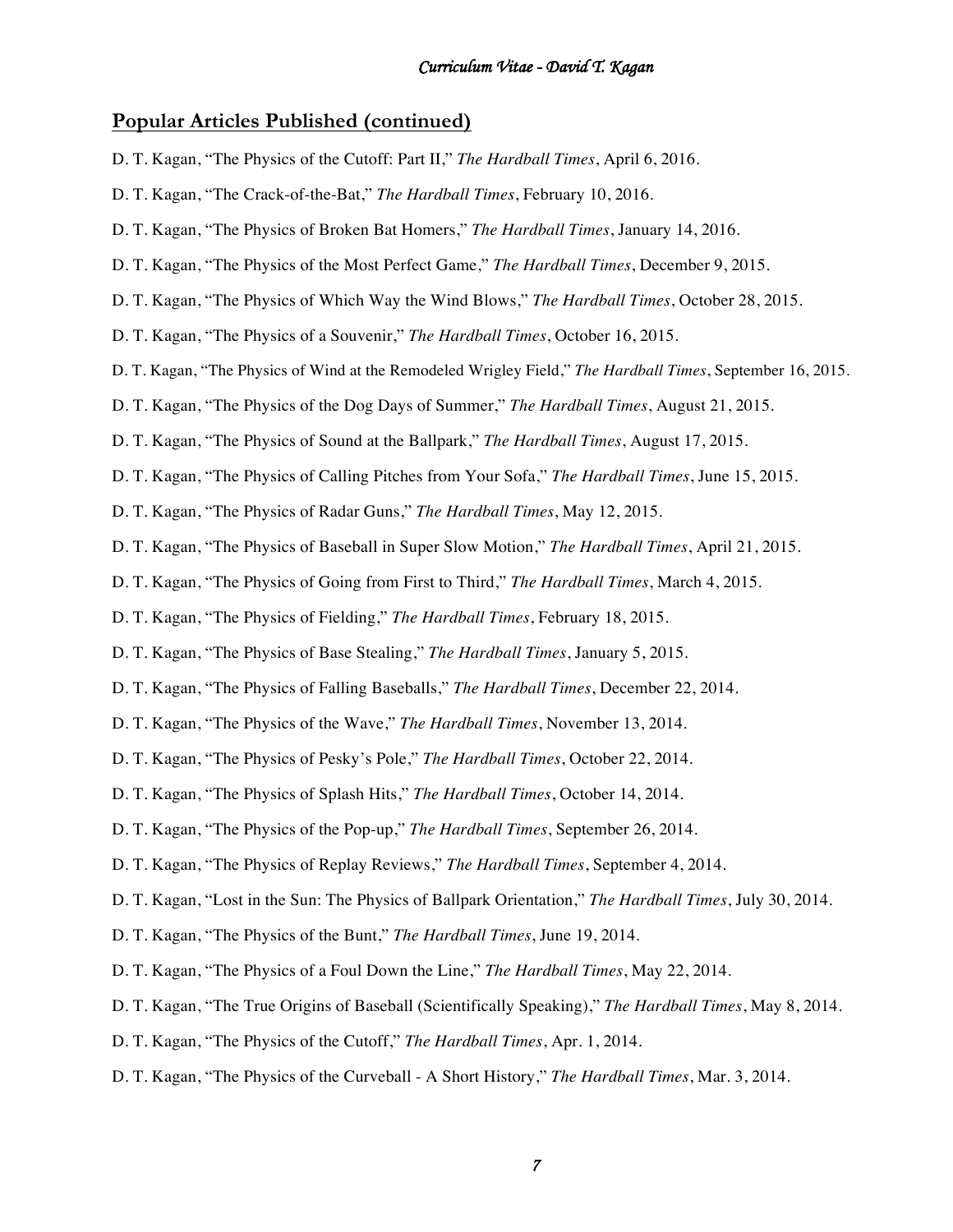## **Popular Articles Published (continued)**

- D. T. Kagan, "The Physics of the Pitcher's Padded Cap," *The Hardball Times*, Jan. 31, 2014.
- D. T. Kagan, "It's Game Time ," *The Hardball Times*, Jan. 26, 2014.
- D. T. Kagan, "Taking a dive (into first base)," *The Hardball Times*, Dec. 30, 2013.
- D. T. Kagan, "Why is a sinker "heavy?"" *The Hardball Times,* Dec. 3, 2013.

#### **Presentations at Professional Meetings**

- 8/17 "Some Physics in Super Slow Motion Video," Seventh Annual SaberSeminar, Boston University, Boston, MA.
- 8/16 "Some Physics of Well Hit Balls," Sixth Annual SaberSeminar, Boston University, Boston, MA.
- 10/13 "STEM Roundtable," Center for Excellence in Learning and Teaching, CSU Chico, CA.
- 11/12 Invited talk: "Get in the Swing of Physics," American Association of Physics Teachers (AAPT) – Northern California Section (NCS) Fall Meeting, Sierra College, Rocklin, CA.
- 5/12 Poster: "Teaching Excellence in Math and Science Phase II", National Science Foundation Robert Noyce Annual Meeting, Renaissance Hotel, Washington, DC.
- 5/12 Workshop: "An Urban‐Rural University Partnership: Learning From the 'Other'", National Science Foundation Robert Noyce Annual Meeting, Renaissance Hotel, Washington, DC.
- 2/12 Poster: "Science Teacher Recruiting at CSU Chico", AAPT-National Winter Meeting, Ontario Convention Center, Ontario, CA.
- 2/12 Poster: "Science Teacher Recruiting at CSU Chico", Physics Teacher Education Coalition Meeting, Radisson Hotel, Ontario, CA.
- 2/12 Poster: "Science Teacher Recruiting at CSU Chico", Math Science Teacher Initiative / CalTEACH Meeting, Radisson Hotel, Ontario, CA.
- 8/11 "Bat Vibrations", 4th Annual PITCHf/x Summit, Westin Hotel and AT&T Park, San Francisco, CA.
- 7/11 Poster: "Teaching Excellence in Math and Science", National Science Foundation Robert Noyce Annual Meeting, Renaissance Hotel, Washington, DC.
- 3/11 Workshop: "Put Me In Coach: The Physics of Baseball", 59th National Science Teachers Association National Meeting, Moscone Convention Center, San Francisco, CA.
- 7/09 "Using PITCHf/x to Teach Physics", 2nd Annual PITCHf/x Summit, Westin Hotel and AT&T Park, San Francisco, CA.
- 11/08 Invited Talk: "Pitch Physics to Your Students: Using PITCHf/x Data from Major League Basbeball", AAPT-NCS Fall Meeting, Foothill College, LosAltos, CA.
- 3/08 Workshop: "The Physics of Baseball", 56th National Science Teachers Association National Meeting, Boston Convention Center, Boston, MA.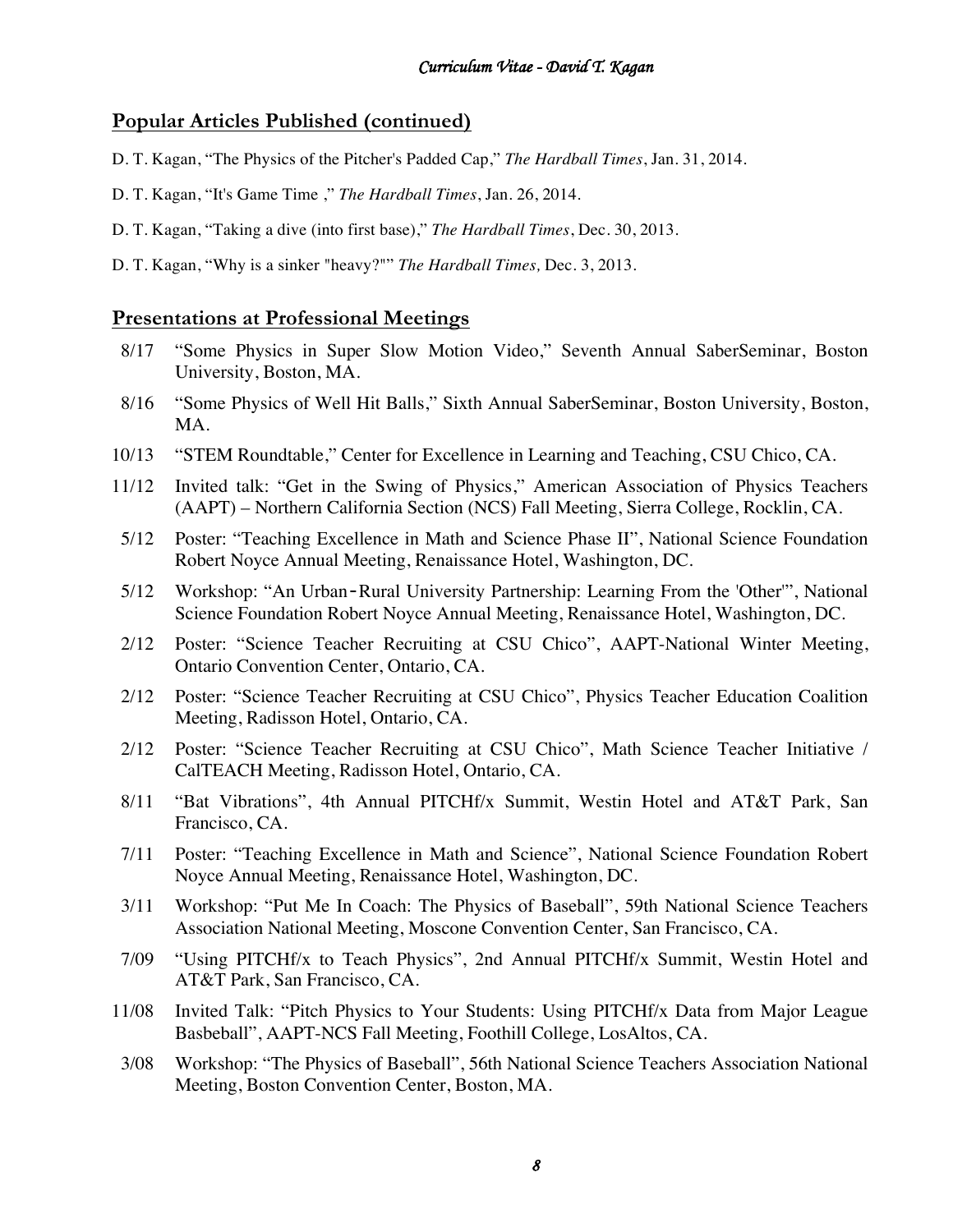#### **Presentations at Professional Meetings (continued)**

- 1/07 "Student Report Learning Gains From Pre-class Questions", AAPT National Winter Meeting, Seattle Convention Center, Seattle, WA.
- 11/05 "Cooling Properties of Beverage Containers", NCS-AAPT Fall Meeting, Calif. State Univ., Chico, Chico, CA. Presented with Andrew Fisher, a CSUC Physics Major.
- 8/04 Invited Talk "Humidity and the COR of Baseballs", AAPT National Summer Meeting, CSU Sacramento, Sacramento, CA.
- 11/03 "Humidity and the COR of Baseballs", NCS-AAPT, UC Berkeley, Berkeley, CA.
- 1/03 "SPS and Science Education for the Public", AAPT National Winter Meeting, Renaissance Conference Center, Austin, TX.
- 11/02 "Humidity and the COR of Baseballs", NCS-AAPT, SF State Univ., San Francisco, CA. Presented with David Atkinson, a CSUC Physics Major.
- 10/01 "Colliding Magnetic Pendula: When is a collision not collision-like", NCS-AAPT, Naval Postgraduate School, Monterey, CA.
- 9/01 "A Century of Physics", 7th Annual Conference on Excellence in Learning and Teaching, CSU Chico, Chico, CA.
- 3/01 "The Shaken Soda Syndrome," NCS-AAPT, Lawrence Berkeley Laboratory, Berkeley, CA.
- 1/01 "Physics Teacher Preparation at California State University, Chico," AAPT National Winter Meeting, Town and Country Conference Center, San Diego, CA.
- 4/99 "Master of Arts: Science Teaching," NCS-AAPT, University of the Pacific, Stockton, CA.
- 1/99 "New Physics Degree at CSU Chico," AAPT National Winter Meeting, Anaheim Marriott, Anaheim, CA.
- 11/98 "New Physics Degree at CSU Chico," NCS-AAPT, CSU Sacramento, Sacramento, CA.
- 1/97 "Scientist in Residence," AAPT National Winter Meeting, Civic Center Hyatt Regency, Phoenix, AZ.
- 11/96 "Bungee Jump Surprise," NCS-AAPT, Woodcreek High School, Roseville, CA.
- 1/96 "The Scientist in Residence Program," AAPT National Winter Meeting, Nugget Hotel, Sparks, NV.
- 4/95 "Using FOSS Kits to Teach Energy," Northern California Science Teachers Association, Shasta College, Redding, CA.
- 4/93 "2-Liter Pop Bottle Water Rockets," NCS-AAPT, American River College, Sacramento, CA.
- 6/89 "Effects of Coefficient of Restitution Variations on Long Fly Balls," AAPT National Summer Meeting, Cal-Poly San Luis Obispo.
- 4/89 "The Rocket Trike," NCS-AAPT at Sierra College, Rocklin, CA. Presented with David Snyder a CSUC Physics Major.
- 11/87 "Shake and Bake Physics," NCS-AAPT at Delta College, Stockton, CA. Presented with Edward Noddings a CSUC Physics Major.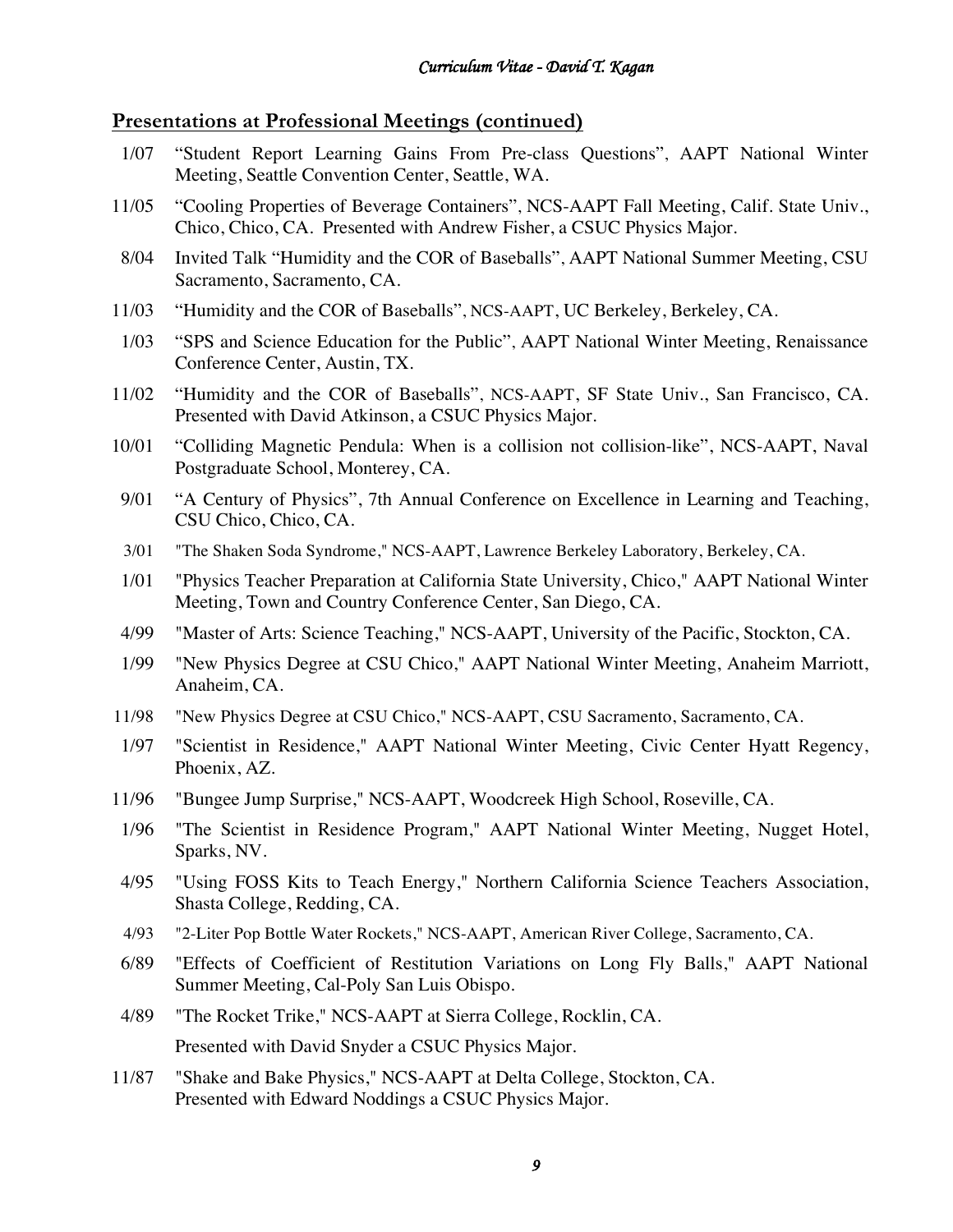# **Presentations at Professional Meetings (continued)**

- 11/84 "Least Squares Fitting to a Straight Line is a Statics Problem," NCS-AAPT at University of California, Santa Cruz, CA.
- 11/83 "Computer Use in Introductory Physics Laboratories at California State University, Chico," NCS-AAPT at University of Santa Clara, Santa Clara, CA.
- 5/77 "Computer Assisted Instruction Graphing Position, Velocity, and Acceleration," NCS-AAPT at Sierra College, Rocklin, CA.

## **Professional Meetings Attended**

- 8/17 Seventh Annual SaberSeminar, Boston University, Boston, MA.
- 8/16 Sixth Annual SaberSeminar, Boston University, Boston, MA.
- 7/16 National Science Foundation Robert Noyce Annual Meeting, Renaissance Hotel, Washington, DC.
- 4/15 American Association of Physics Teachers (AAPT) Northern California Section (NCS) Spring Meeting, PASCO Scientific, Rocklin, CA.
- 3/15 Society of American Baseball Research (SABR) Analytics Conference, Hyatt Regency, Phoenix, AZ.
- 11/14 AAPT-NCS Fall Meeting, San Francisco City College, San Francisco, CA.
- 6/14 National Science Foundation Robert Noyce Annual Meeting, Renaissance Hotel, Washington, DC.
- 4/14 AAPT-NCS Spring Meeting, The Exploratorium, San Francisco, CA.
- 11/13 AAPT-NCS Fall Meeting, Carondelet High School, Concord, CA.
- 10/13 "STEM Roundtable," Center for Excellence in Learning and Teaching, CSU Chico, Chico, CA.
- 4/13 AAPT-NCS Spring Meeting, Foothill College, Los Altos Hills, CA.
- 11/12 AAPT-NCS Fall Meeting, Sierra College, Rocklin, CA.
- 5/12 National Science Foundation Robert Noyce Annual Meeting, Renaissance Hotel, Washington, DC.
- 4/12 AAPT-NCS Spring Meeting, Lake Tahoe Community College, South Lake Tahoe, CA.
- 2/12 AAPT-National Winter Meeting, Ontario Convention Center, Ontario, CA.
- 2/12 Physics Teacher Education Coalition Meeting, Radisson Hotel, Ontario, CA.
- 2/12 Math Science Teacher Initiative / CalTEACH Meeting, Radisson Hotel, Ontario, CA.
- 11/11 AAPT-NCS Fall Meeting, University of California, Berkeley, Berkeley, CA.
- 8/11  $4^*$  Annual PITCHf/x Summit, Marriot Hotel and AT&T Park, San Francisco, CA.
- 7/11 National Science Foundation Robert Noyce Annual Meeting, Renaissance Hotel, Washington, DC.
- 4/11 AAPT-NCS Spring Meeting, The Exploratorium, San Francisco, CA.
- 3/11 59th National Science Teachers Association National Meeting, Moscone Convention Center, San Francisco, CA.
- $7/10$  3<sup>d</sup> Annual PITCHf/x Summit, Westin Hotel and AT&T Park, San Francisco, CA.
- 4/10 AAPT-NCS Spring Meeting, American River College, Sacramento, CA.
- 10/09 AAPT-NCS Fall Meeting, NASA Ames, Moffett Field, CA.
- $7/09$   $2^{\omega}$  Annual PITCHf/x Summit, Westin Hotel and AT&T Park, San Francisco, CA.
- 3/09 AAPT-NCS Spring Meeting, PASCO Scientific Co., Roseville, CA.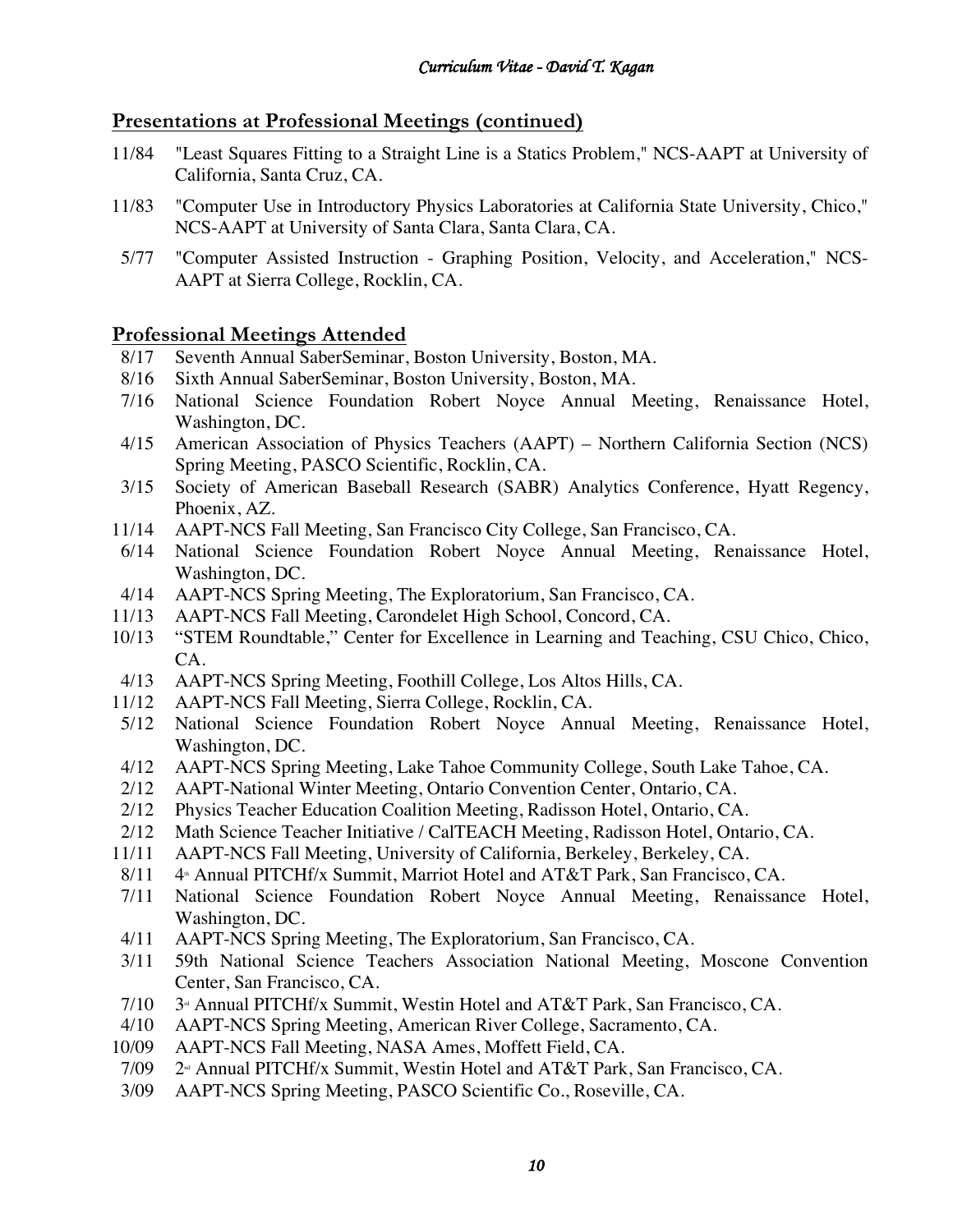# **Professional Meetings Attended (continued)**

- 11/08 AAPT-NCS Fall Meeting, Foothill College, Los Altos, CA.
- 9/08 Chico STEM Summit, CSU Chico, Chico, CA.
- 4/08 AAPT-NCS Spring Meeting, Heritage High School, Brentwood, CA.
- 3/08 56<sup>th</sup> National Science Teachers Association National Meeting, Boston Convention Center, Boston, MA.
- 11/07 Edward Teller Education Symposium, Lawrence Livermore National Laboratory, Livermore, CA.
- 10/07 National Network for Educational Renewal, CSU Chico, Chico, CA.
- 5/07 AAPT-NCS Spring Meeting Spring Meeting, Stanford University, Stanford, CA.
- 1/07 AAPT-National Winter Meeting, Seattle Convention Center, Seattle, WA.<br>11/06 AAPT-NCS Fall Meeting, Menlo School. Atherton, CA.
- AAPT-NCS Fall Meeting, Menlo School. Atherton, CA.
- 11/05 AAPT-NCS Fall Meeting, Calif. State Univ. Chico, Chico, CA.
- 8/04 AAPT-National Summer Meeting, CSU Sacramento, Sacramento, CA.
- 11/04 AAPT-NCS Fall Meeting, Lawrence Berkeley Laboratory and UC Berkeley, Berkeley, CA.
- 1/03 AAPT National Winter Meeting, Renaissance Conference Center, Austin, TX.
- 11/02 AAPT-NCS Fall Meeting, Exploratorium and SF State, San Francisco, CA.
- 1/02 AAPT National Winter Meeting, Marriot Conference Center, Philadelphia, PA.
- 12/01 Laser Technology Consortium, Los Rios Community College, Sacramento, CA.
- 10/01 AAPT-NCS Fall Meeting, Naval Postgraduate School, Monterey, CA.
- 3/01 AAPT-NCS Spring Meeting, Lawrence Berkeley Laboratory, Berkeley, CA.
- 1/01 AAPT National Winter Meeting, Town & Country Conf. Center, San Diego, CA.
- 10/00 AAPT-NCS Fall Meeting, California State University, Chico, Chico, CA.
- 4/00 AAPT-NCS Spring Meeting, Stanford University, Stanford, CA.
- 1/00 AAPT National Winter Meeting, Hyatt Orlando, Orlando, FL.
- 11/99 AAPT-NCS Fall Meeting, University of the Pacific, Stockton, CA.
- 11/99 International Online Conference on Teaching Online in Higher Education
- 4/99 AAPT-NCS Spring Meeting, NASA Ames Research Center, Mountain View, CA.
- 1/99 AAPT National Winter Meeting, Anaheim Marriott, Anaheim, CA.
- 11/98 AAPT-NCS Fall Meeting, CSU Sacramento, Sacramento, CA.
- 11/97 AAPT-NCS Fall Meeting, Santa Rosa Junior College, Santa Rosa, CA.
- 1/97 AAPT National Winter Meeting, Civic Center Hyatt Regency, Phoenix, AZ.
- 11/96 AAPT-NCS Fall Meeting, Woodcreek High School, Roseville, CA.
- 1/96 AAPT Winter National Meeting, Nugget Hotel, Sparks, NV.
- 4/95 Northern California Science Teachers Association, Shasta College, Redding, CA.
- 4/95 AAPT-NCS Spring Meeting at the University of Nevada, Reno, Reno, NV.
- 11/93 Society of Physics Students (SPS) Zone 18 Meeting, CSU Dominguez Hills, Carson, CA.
- 10/93 Society of Physics Students National Council Meeting, Washington, D.C.
- 5/93 Joint Meeting SPS Zone 18 & AAPT-SPS, Grant High School, Van Nuys, CA.
- 4/93 AAPT-NCS Spring Meeting, American River College, Sacramento, CA.
- 3/93 Conference on Reform of Undergrad. Science Teaching, UC Irvine, Irvine, CA.
- 10/92 Society of Physics Students National Council Meeting, Dayton, Ohio.
- 11/91 Joint Meeting SPS Zone 18 and AAPT-NCS, Univ. of California, Berkeley, CA.
- 6/91 AAPT National Meeting, Univ. of British Columbia, Vancouver, B.C., Canada
- 4/91 Society of Physics Students National Council Meeting, Washington, D.C.
- 4/91 AAPT-NCS Meeting at Stanford Linear Accelerator Center, Palo Alto, CA.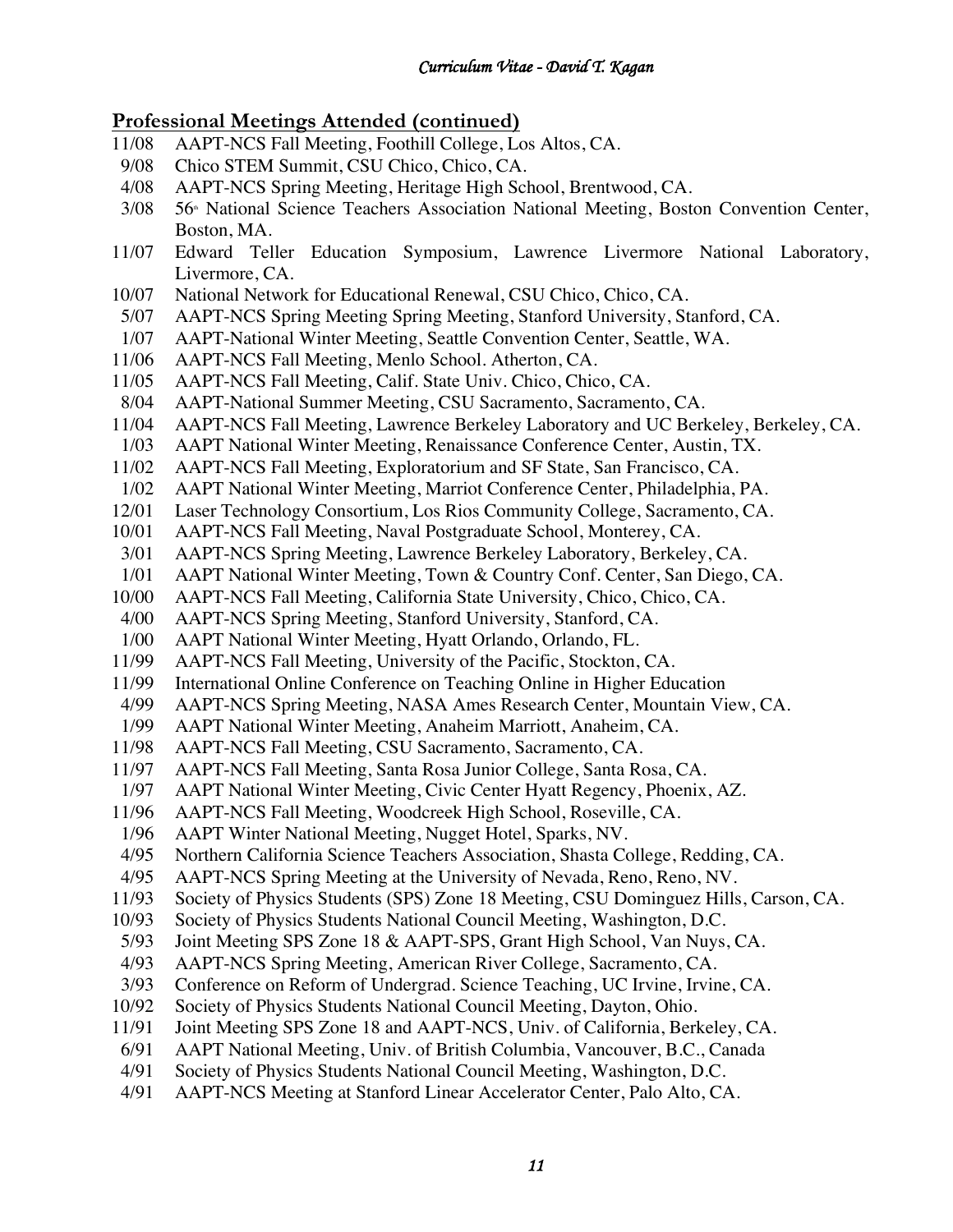# **Professional Meetings Attended (continued)**

- 11/90 Joint Meeting SPS Zone 12 and AAPT-NCS, Exploratorium, San Francisco, CA.
- 4/90 AAPT-NCS Meeting at the University of Nevada, Reno, Reno, NV.
- 11/89 AAPT-NCS Meeting at California State University, San Jose, San Jose, CA.
- 6/89 AAPT National Summer Meeting, Calif. Poly. State Univ., San Luis Obispo, CA.
- 4/89 AAPT-NCS Meeting at Sierra College, Rocklin, CA.
- 1/89 AAPT/APS/AAAS Joint National Winter Meeting, San Francisco, CA.
- 10/88 AAPT-NCS at Sonoma State University, Rohnert Park, CA.
- 4/88 AAPT Joint Section Meeting at Cal-Poly State University, San Luis Obispo, CA.
- 11/87 AAPT-NCS Meeting at Delta College, Stockton, CA.
- 5/87 AAPT-NCS at Foothill College, Los Altos Hills, CA.
- 11/86 AAPT-NCS at American River College, Sacramento, CA.
- 11/85 AAPT-NCS at California State University, Chico, CA.
- 5/85 AAPT Joint Section Meeting at Cal-Poly State University, San Luis Obispo, CA.
- 11/84 AAPT-NCS at University of California, Santa Cruz, CA.
- 11/83 AAPT-NCS at University of Santa Clara, Santa Clara, CA.
- 5/77 AAPT-NCS at Sierra College, Rocklin, CA.

## **Physics Department Seminars Presented**

- Sp '17 "How To Hit It Hard"
- Sp '11 "Get in the Swing: The Physics of a Baseball Bat"
- Sp '09 "The Anatomy of a Pitch: Using Pitch/FX Data from Major League Baseball"
- Sp '05 "Measurement of the COR of Baseballs as a Function of Humidity"
- Sp '96 "Scientist in Residence or How I Ended Up Back in Elementary School"
- Sp '95 "A Physics Cruise on the World Wide Web"
- Fa '93 "When Push Comes to Pull"
- Sp '93 "Macintosh Computers in the Introductory Physics Labs"
- Fa '93 "Basic Concepts in Chaos"
- Sp '91 "Does God Play Dice? The Question Has Now Been Answered Experimentally."
- Sp '89 "The Physics of Well Hit Baseballs."
- Sp '87 "A Chalk Talk for the Physics Softball Team."
- Sp '86 "Our New Coffin The Jarrell Ashe 3.4 Spectrograph."
- Sp '84 "Computer Simulation in Introductory Physics Laboratories."
- Fa '83 "Atomic Physics and NFL Point Spreads."
- Sp '83 "Computer Graphics in Introductory Physics Labs."
- Sp '83 "Least Squares Fitting Without Calculus."
- Sp '82 "The Spectrum of Four-times Ionized Niobium."
- Sp '82 "The Unification of Forces."
- Sp '17 "The Coach's Chalk Talk: How to Hit It Hard."

## **Other Professional Activities**

- Fa '17 Referee for *The Physics Teacher*.
- Sp '17 TRIAD Content Specialist
- Sp '17 Referee for *The Physics Teacher*.
- Fa '16 Referee for *The Physics Teacher*.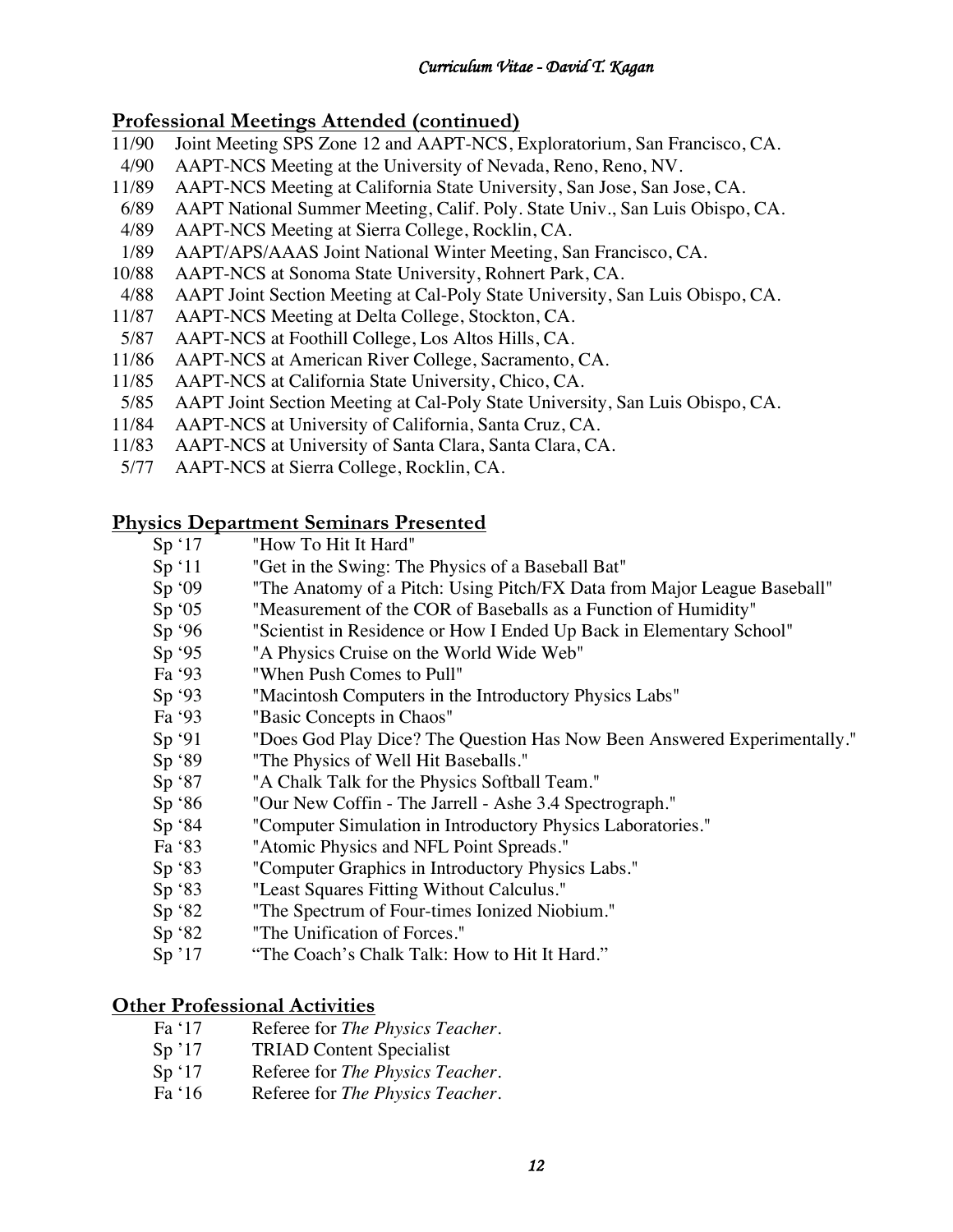# **Other Professional Activities (continued)**

- Fa '16 Referee for *The American Journal of Physics*.
- Sp '16 TRIAD Content Specialist
- Sp '16 Referee for *The American Journal of Physics*.
- Sp '16 Referee for *The Physics Teacher*.
- Fa '15 Referee for *The Physics Teacher*.
- Fa '14 Referee for *The Physics Teacher*.
- Fa '13 CELT Panelist for STEM Teaching and Learning.
- Fa '13 CELT Luncheon Poster Session presenter.
- Sp '12 Judge: Chico Science Fair.
- Sp '12 Referee for *The Physics Teacher*.<br>Fa '12 Referee for *The Physics Teacher*.
- Referee for *The Physics Teacher*.
- Sp '11 Judge: Chico Science Fair.
- Sp '11 Referee for *The Physics Teacher*.
- Sp '10 Guest Interviewer: Central Middle School Portfolio Day.
- Sp '10 Judge: Chico Science Fair.
- Sp '10 Referee for *The Physics Teacher*.
- Fa '09 Referee for *The Physics Teacher*.
- Su '09 Referee for *The Physics Teacher*.
- Sp '09 Referee for *The Physics Teacher*.
- Sp '09 Judge: Chico Science Fair.
- Sp '09 Presenter Math Science Teacher Initiative Launch, CSU Chico.
- Fa '08 Presenter Physics Teacher SOS, San Mateo High School.
- Fa '08 Presenter Math Science Teacher Initiative Launch, CSU Chico.
- Sp '08 Referee for *The Physics Teacher*.
- Sp '08 Judge: Chico Science Fair.
- Fa '07 Referee for *The Physics Teacher*.
- Su '07 Presenter California Science Project
- Sp '07 Guest Interviewer: Central Middle School Portfolio Day.
- Sp '07 Judge: Chico Science Fair.
- Sp '07 Referee for *The Physics Teacher* (twice).
- Su '06 Mentor: CSU Chico Upward Bound.
- Sp '06 Guest Interviewer: Central Middle School Portfolio Day.
- Sp '06 Judge: Chico Science Fair.
- Fa '05 Participant: American Institute of Physics Adopt-a-Scientist Program.
- Fa '05 Participant: BAStar 1st Annual Science and Engineering Research Symposium.
- Fa '05 Referee for *The Physics Teacher* (thrice).
- Sp '05 Referee for *The Physics Teacher*.
- Sp '05 Judge: Chico Science Fair.
- Fa '04 Referee for *The Physics Teacher* (twice).
- Su '04 Emcee AAPT National Meeting Demo Show
- Sp '04 Referee for *The Physics Teacher*.
- Sp '04 Judge: Chico Science Fair.
- Fa '03 Referee for *The Physics Teacher*.
- Sp '03 External Reviewer for Cal Poly Pomona Department of Physics Assessment Plan
- Sp '03 Judge for CSU Chico Department of Biology Research Poster Symposium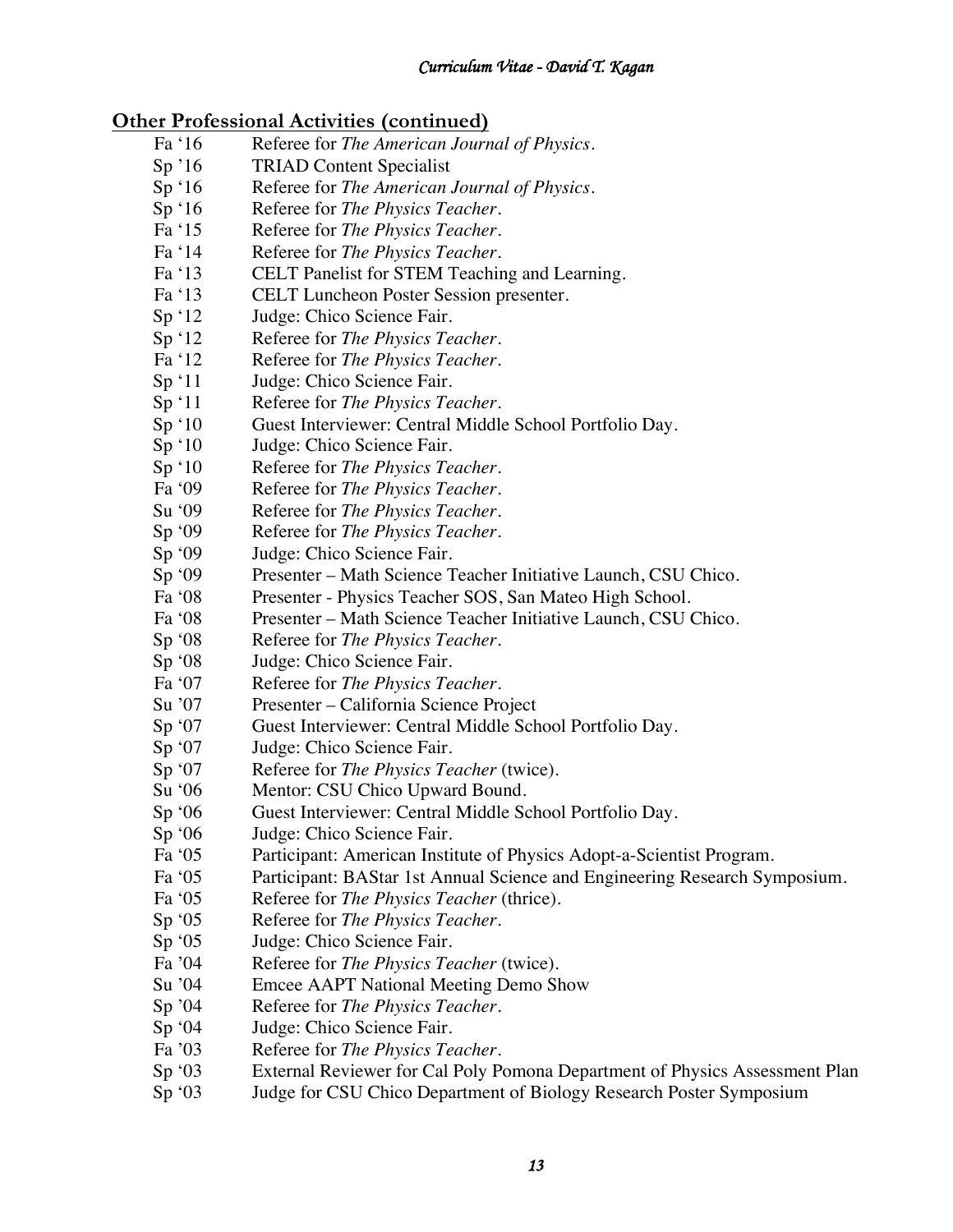# **Other Professional Activities (continued)**

- Sp '03 External Reviewer for CSU Sacramento Department of Physics Sp '03 Judge: Chico Science Fair. Fa '02 Session Moderator AAPT-NCS Fall Meeting, SF State Univ., San Francisco, CA.<br>Fa '02 Referee for *The Physics Teacher*. Referee for *The Physics Teacher*. Su '02 Summer Orientation Academic Advisor. Sp '02 Judge: Chico Science Fair. Su '01 Summer Orientation Academic Advisor. Sp '01 Judge: Chico Science Fair. Su '00 Presenter: Alliance for Minority Participation. Su '00 Summer Orientation Academic Advisor.<br>Sp '00 Judge: Chico Science Fair. Judge: Chico Science Fair. Fa '99 "Simple Electric Motors" presented for the Society of Physics Students.<br>Fa '99 "What is the Universe Made Of?" guest lecture in Art & Physics (CSUC "What is the Universe Made Of?" guest lecture in Art  $&$  Physics (CSUC). Su '99 Summer Orientation Academic Advisor. Sp '99 "Pinhole Cameras" presented for the Society of Physics Students. Sp '99 Presented at Paradise Elementary School Family Science Night. Sp '99 Judge: Chico Science Fair. Sp '98 Judge: Chico Science Fair. W '98 Invited Speaker at the "Expand Your Horizons" Conference at CSU Chico. Su '96 Workshop presentation for the MESA Engineering Exposure Summer Program. Sp '97 Judge: Chico Science Fair. Su '96 Participant in the Constructing Physics Understanding (CPU) Leadership Team Workshops. Sp '96 Judge: Chico Science Fair. Sp '96 Served as the "Scientist in Residence" at Paradise Elementary School.<br>W '96 Participant in "Physics by Inquiry" Workshop. Participant in "Physics by Inquiry" Workshop. W '96 Invited Speaker at the "Expand Your Horizons" Conference at CSU Chico. Su '95 Presenter "Alliance for Minority Participation Summer Math Institute" at CSUC. Su '95 Designed, constructed and maintain the CSU Chico Dept. of Physics Home Page. Su '95 Designed, constructed and maintain the CSU Chico SPS Home Page. Su '95 Designed, constructed and maintain a World Wide Web Home Page. Sp '95 Presenter: Science Night Staff Development, Paradise Unified School District. Sp '95 Judge: Chico Science Fair. Fa '94 Presented "Dinner Table Physics" for 200 visiting elementary school teachers. Fa '94 Participant in the Adopt-a-Scientist Program. Sp '94 Wrote "Physics 4B Lecture Notes." Sp '94 Judge: Chico Science Fair. Sp '94 Participant in the Adopt-a-Scientist Program. Fa '93 Installed and maintained Physics Laboratory Microcomputer Network. Fa '93 Participant in the Adopt-a-Scientist Program. Su '93 Presenter for the Northern California Science Project. Sp '93 Judge: Chico Science Fair. Sp '93 Participant in the Adopt-a-Scientist Program. Fa '92 Delegate to the California Faculty Association Assembly. Su '92 Presenter for the Northern California Science Project.
	- Sp '92 Judge: Chico Science Fair.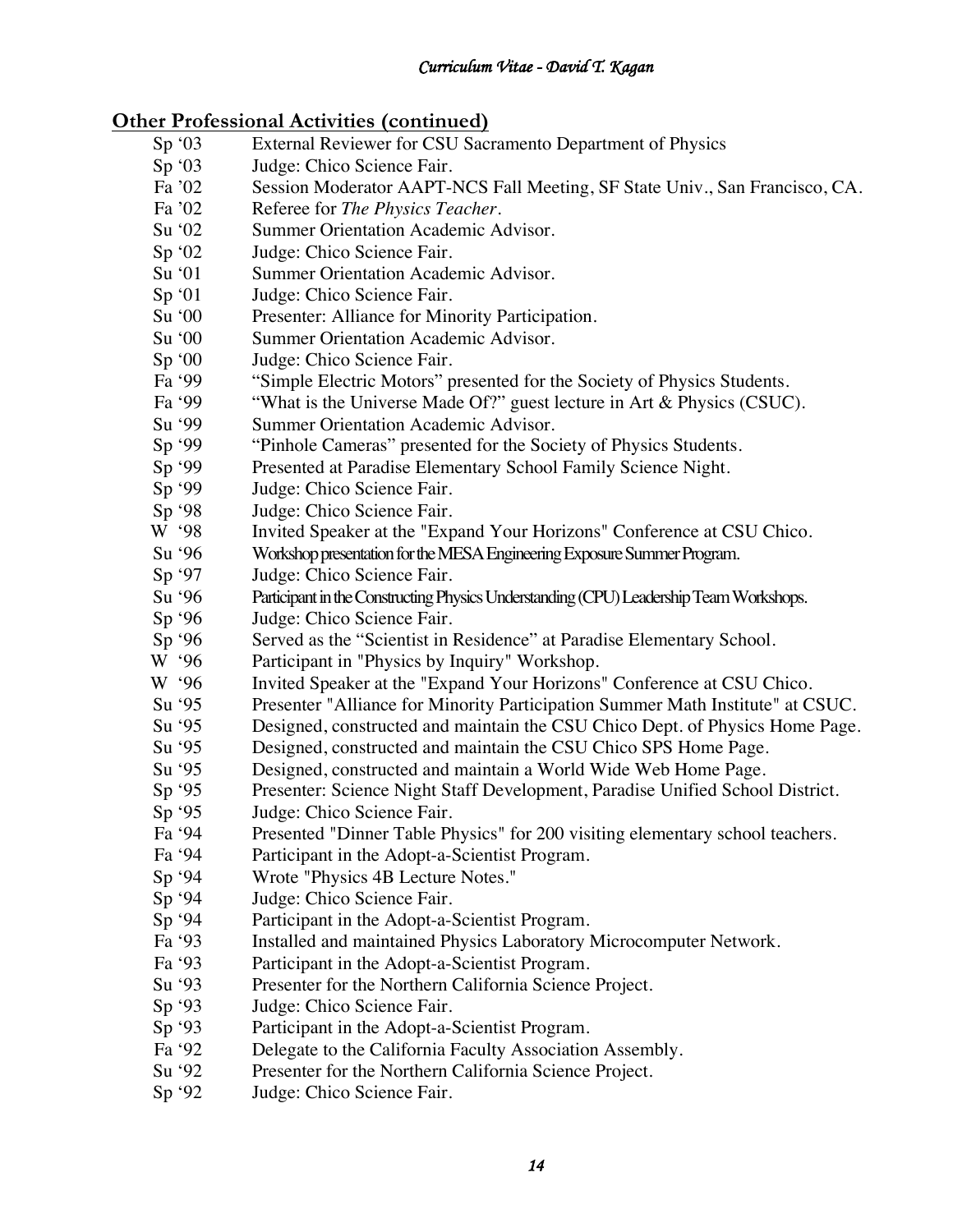# **Other Professional Activities (continued)**

- Sp '92 Judge and Co-host of the "Chaotic Toy Competition."<br>Su '91 Presenter for the Northern California Science Project.
- Presenter for the Northern California Science Project.
- Fa '90 Wrote "Physics 4A Lecture Notes."
- Fa '90 Compiled "Physics 4A Laboratory Notes."
- Sp '88 Reviewed "Practical Physics" for Saunders College Publishing.
- Sp '86 Signed contract with Addison-Wesley to write a text for college physics.
- Sp '86 Judge: California Central Valleys Science and Engineering Fair.
- Fa '84 Presenter for the Paradise Elementary Schools "Science is Fun" Project.
- Fa '84 Compiled "Physics 4B Laboratory Notes."
- Sp '84 Designed analog data acquisition system for Physics 4B labs.<br>Sp '84 Judge: California Central Valleys Science and Engineering Fa
- Judge: California Central Valleys Science and Engineering Fair.
- Sp '84 Reviewed "Physics for Pre-Medical and Biology Students" for Prentice Hall.
- Fa '83 Presenter: Butte College/Butte-Glenn Public Schools Staff Development Project.
- Fa '83 Compiled "Laboratory Syllabus for Physics 2B."
- Sp '82 Compiled "Laboratory Syllabus for Physics 2A."

# **Committee Service**

| $9/17 - 5/18$  | Department of Physics - Personnel Committee                      |
|----------------|------------------------------------------------------------------|
| $9/16 - 5/17$  | Department of Physics - Personnel Committee                      |
| $9/15 - 5/16$  | Department of Physics - Hiring Committee                         |
| $9/14 - 5/15$  | Department of Physics - Hiring Committee                         |
| $9/13 - 1/14$  | College of Natural Sciences – Science Education Task Force       |
| $9/13 - 9/14$  | Department of Physics - Personnel Committee                      |
| $9/12 - 9/13$  | Department of Physics - Personnel Committee (Chair)              |
| $10/11 - 7/12$ | Gateway Science Museum Exhibits Committee                        |
| $10/11 - 7/12$ | Gateway Science Museum Fundraising Committee                     |
| $10/11 - 7/12$ | <b>Gateway Science Museum Marketing Committee</b>                |
| $10/11 - 7/12$ | Gateway Science Museum Community Advisory Board Committee        |
| $10/11 - 7/12$ | Gateway Science Museum Commission                                |
| $3/10 - 7/12$  | All University Responsibility for Teacher Education Committee    |
| $9/11 - 9/12$  | Department of Science Education - Personnel Committee (Chair)    |
| $9/10 - 9/11$  | College of Natural Sciences Grant Stimulus Program Committee     |
| $9/10 - 9/11$  | College of Natural Sciences Poster Session Team                  |
| $9/10 - 9/11$  | Department of Science Education - Personnel Committee (Chair)    |
| $9/09 - 9/10$  | College of Natural Sciences Poster Session Team                  |
| $9/09 - 9/10$  | Department of Science Education - Personnel Committee (Chair)    |
| $9/09 - 9/10$  | Department of Physics - Personnel Committee                      |
| $9/07 - 5/09$  | Center for Math & Science Ed - MSTI/Noyce Scholars Committee     |
| $9/07 - 9/08$  | Planning Committee for the Chico STEM Summit                     |
| $9/07 - 9/08$  | Department of Physics - Hiring Committee                         |
| $9/07 - 2/08$  | Department of Education – Science Education Hiring Committee     |
| $9/07 - 12/07$ | Department of Chemistry – Hiring Committee                       |
| $9/07 - 12/07$ | College of Natural Sciences - Science Education Hiring Committee |
| $9/06 - 9/07$  | College of Natural Sciences - Science Education Hiring Committee |
| $9/05 - 9/06$  | Department of Physics - Personnel Committee (Chair)              |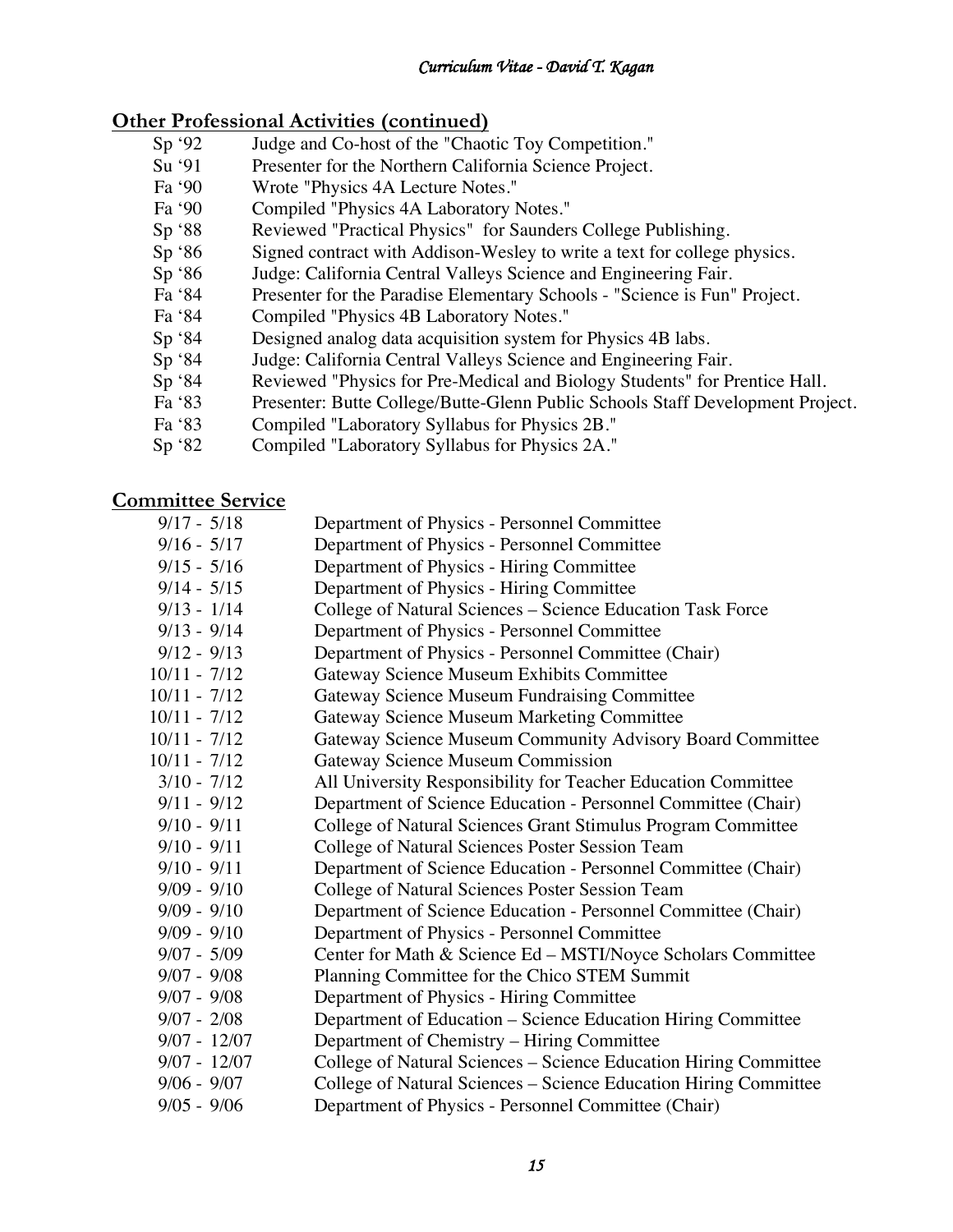# **Committee Service(continued)**

| $9/04 - 9/05$  | College of Natural Sciences - Personnel Committee                      |
|----------------|------------------------------------------------------------------------|
| $9/04 - 9/05$  | College of Natural Sciences – K-18 Curriculum Development Committee    |
| $9/03 - 9/04$  | Department of Physics - Personnel Committee (Chair)                    |
| $9/02 - 9/04$  | Department of Geosciences - Personnel Committee                        |
| $9/02 - 9/03$  | Department of Physics - Hiring Committee                               |
| $9/01 - 9/02$  | Department of Physics - Hiring Committee                               |
| $9/97 - 9/98$  | National Society of Physics Students - Nominating Committee            |
| $9/97 - 9/98$  | Department of Physics - PSSI Committee                                 |
| $9/97 - 9/98$  | College of Natural Sciences - Academic Policies & Status               |
| $9/94 - 12/95$ | College of Natural Sciences - Affirmative Action                       |
| $9/91 - 6/93$  | College of Natural Sciences - Faculty Leaves                           |
| $9/90 - 6/92$  | College of Natural Sciences - Affirmative Action                       |
| $9/88 - 6/90$  | College of Natural Sciences - Faculty Leaves                           |
| $9/82 - 6/88$  | College of Natural Sciences - Affirmative Action (Chairman 83/84 A.Y.) |
| $1/84 - 6/84$  | College of Natural Sciences - Ad hoc Computer Committee.               |
| $9/83 - 6/84$  | University Speakers Bureau                                             |
| $9/82 - 6/84$  | College of Natural Sciences - Grievance Committee                      |

# **Funded Grants and Proposals**

| 12/12 | Textbook Alternative Program Award (\$600)                                                    |
|-------|-----------------------------------------------------------------------------------------------|
| 8/11  | National Science Foundation Noyce Phase II (\$750,000)                                        |
| 9/09  | <b>CELT</b> Instructional Grant                                                               |
| 9/03  | CELT Small Grant for Instruction (\$300)                                                      |
| 9/02  | <b>CELT</b> Small Grant for Instruction (\$300)                                               |
| 3/02  | Star Safaris Inc. Student Internship (\$5075)                                                 |
| 9/01  | CELT Small Grant for Instruction (\$300)                                                      |
| 9/01  | CELT Small Grant for Instruction (\$300)                                                      |
| 9/00  | CELT Small Grant for Instruction (\$1000)                                                     |
| 9/00  | CELT Small Grant for Instruction (\$300)                                                      |
| 9/00  | CELT Small Grant for Instruction (\$50)                                                       |
| 9/99  | CELT Small Grant for Instruction (\$300)                                                      |
| 11/98 | <b>CELT</b> Small Grant for Instruction (\$300)                                               |
| 11/98 | <b>CELT</b> Small Grant for Instruction (\$300)                                               |
| 4/96  | CPU (Constructing Physics Understanding) Leadership Team member.                              |
| 11/93 | Base Allocation Award for presiding at the Society of Physics Students (SPS) Zone 18 Meeting. |
| 4/93  | Base Allocation Award for presiding at the SPS Zone 18 Regional Meeting.                      |
| 11/91 | Base Allocation Award for presiding at the Joint Meeting of SPS Zone 18 and the               |
|       | Northern Calif. Section of the American Assoc. of Physics Teachers (NCS-                      |
|       | AAPT).                                                                                        |
| 3/90  | Base Allocation Award for presiding at the NCS-AAPT Meeting.                                  |
| 10/89 | Base Allocation Award for presiding at the NCS-AAPT Meeting.                                  |
| 2/89  | Base Allocation Award for presiding at the NCS-AAPT Meeting and attending                     |
|       | the AAPT National Summer National Meeting.                                                    |
| 11/88 | Base Allocation Award for presiding at the NCS-AAPT Meeting and National Winter AAPT          |
|       | Meeting.                                                                                      |